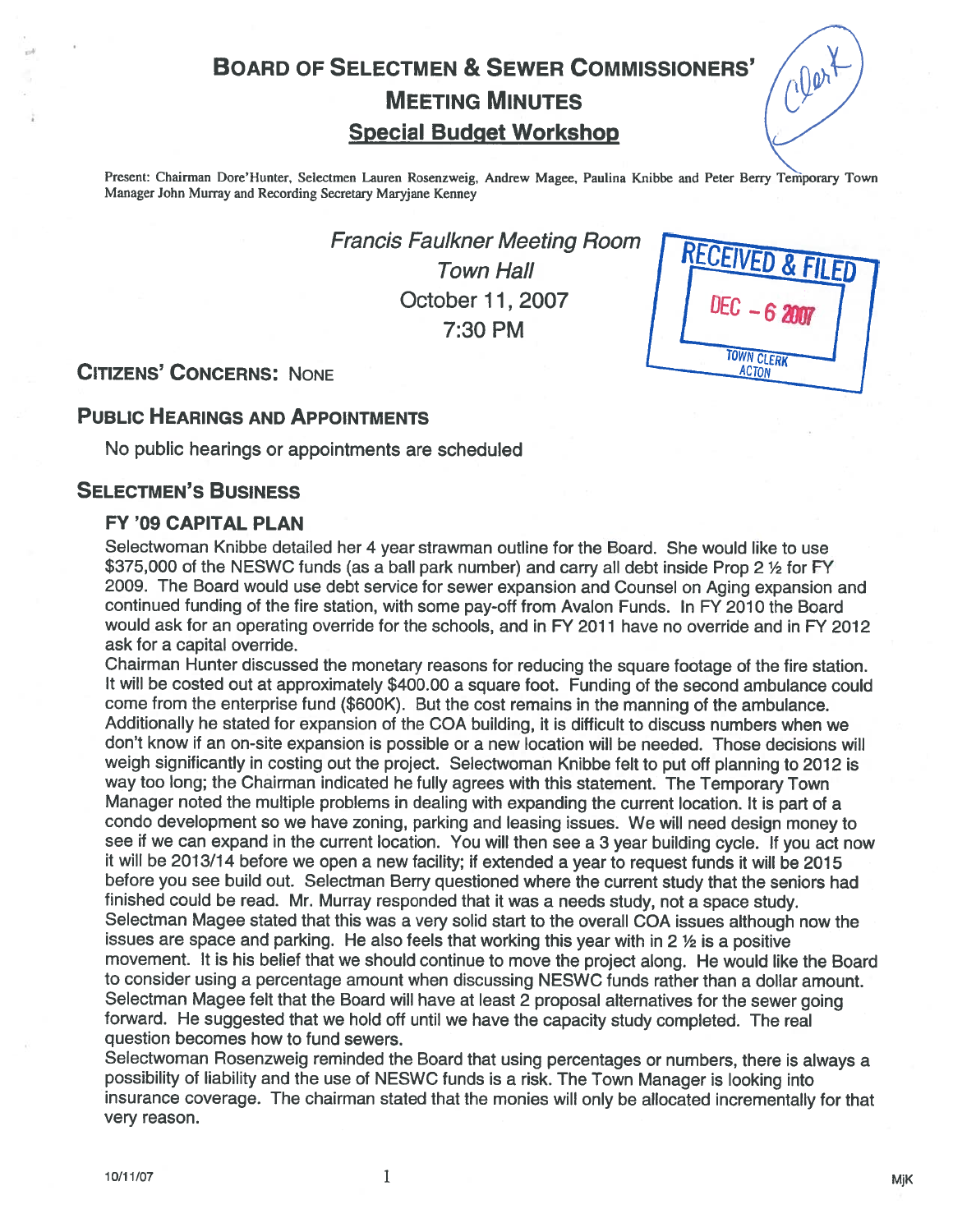It was reported that Jonathan Chinitz reported that the School Committee has not decided if they will fund in or outside of proposition 2 ½. They will need to come to <sup>a</sup> vote on that. It is very premature to change levies at this point in time.

In theory the figure of \$375K agrees with the discussion the Selectmen have had in terms of capital expenses. Selectmen Rosenzweig, Knibbe and Berry all feel that it would be inappropriate to spend all of the NESWC monies. There is a consensus to reserve a 1 million dollar sum for improvements to the transfer station recycle operation. The Selectmen all agreed to use the amount of \$375,000 and then plan on holding a specified amount for period of time. The Temporary Town Manager clarified with the Selectmen that there is <sup>a</sup> total of \$5 Million. The plan would have \$1.3 conditioned upon maintaining environmental insurance, \$1.3 to towns and schools and \$1.3 to bookmark to save. Selectman Magee stated it would be good to have <sup>a</sup> plan for the ALG Meeting on Monday, but it is hard to have <sup>a</sup> plan without knowing the schools needs. We will need to use inside budget to draw down operating numbers; the biggest discussion is the ongoing operating items. We can use NESWC, but on an ongoing basis we need to be constantly replacing those funds. Selectwoman Rosenzweig stated the obvious difficulty is the operating budget goes up higher than we are allowed to go up in our funding. The goal is to keep taxes within 21/2 and keep and improve services. The Board needs to make decisions and the taxpayers need to see <sup>a</sup> plan to work toward.; that plan can change but still the operating budget needs to shift to the municipal side. It is <sup>a</sup> priority for us. The chairman agreed with this. ALG has asked for major capital items. We are way early on deciding on the split. The Chairman would like to hear from ALG and the schools with their opinions on this. Selectwoman Rosenzweig would like to discuss the total cost of fire station as well as NARA improvements and other needs to be funded out of increased fees. The Hayward/Main Street traffic improvements are \$75K:; sidewalks are par<sup>t</sup> of the continuing budget. Salary and staffing parity is a major goal, as are 13 new FTE's; one being the Deputy Police Chief. A new ladder truck is <sup>a</sup> big number. Selectman Berry asked Mr. Murray if the sewer expansion has <sup>a</sup> solid number from the Board of Health. WRAC is completing the feasibility study and the number will ge<sup>t</sup> firmer. It expected in the next <sup>2</sup> months. If the Board is interested in sewers expansion this cycle we need <sup>a</sup> number. We might have 2 numbers, the Flint /Tuttle neighborhood and then West Acton. We did put out a RFP and interviewed, but then said wait until capacity study done. Selectman Knibbe stated it is easier to have it on and pull it than adding it in last minute. Selectman Magee does not disagree, but we are not close enough to guess. Chairman Hunter stated that it will take <sup>a</sup> long time to ramp up and find financing. The Chairman decided to carry it and when we ge<sup>t</sup> close we can pull it off. Patricia Clifford of Finance Committee offered <sup>a</sup> draft "Point of View" plan she would like her committee to adopt as <sup>a</sup> positive forward-moving document. FinCom stressed that we have strong finances, especially with the Chapter 70 funds for the schools. Therefore, it is not appropriate to ask for an override. The Selectmen commented on the town's many needs with the housing market possibly affecting operating budgets. Ms. Clifford is of the opinion that the revenue split be maintained. And she strongly suggests that leftover unspen<sup>t</sup> dollars be allocated to the entity that did not spend them. Chairman Hunter would like Fincom to add their comments and thanked Ms. Clifford for sharing what they have propose<sup>d</sup> to their committee for vote. Selectman Rosenzweig and Knibbe found the presentation helpful and agree<sup>d</sup> that unspen<sup>t</sup> dollars taken off the top of <sup>a</sup> budget as a penalty; is not really a good guideline to encourage living with in the budget. When one tends to be conservative one should not be penalized; instead they would encourage the incentive of returning the unspen<sup>t</sup> dollars. The Selectmen would like to be more aggressive in this year's propose<sup>d</sup> split with the schools. Ms. Clifford reminded everyone that this has not adopted and encourage<sup>d</sup> comments.

Chairman Hunter wanted to discuss leaving the Center Station open. There is an expense with this option, but it is <sup>a</sup> choice that citizens seem to want to consider. The Chairman stated that the Selectmen in genera<sup>l</sup> are thinking of several separate questions for the Town Meeting.

## FY '09 OPERATING BUDGET: WHAT IS THE APPROPRIATE FUNDING LEVEL?

- A. Budget Assumptions/Ongoing Operations
- B. Funding "Below The Line Capital"
- C. Funding The Board of Selectmen's Priorities
	- 1. Staffing and salary levels should be in parity with comparable communities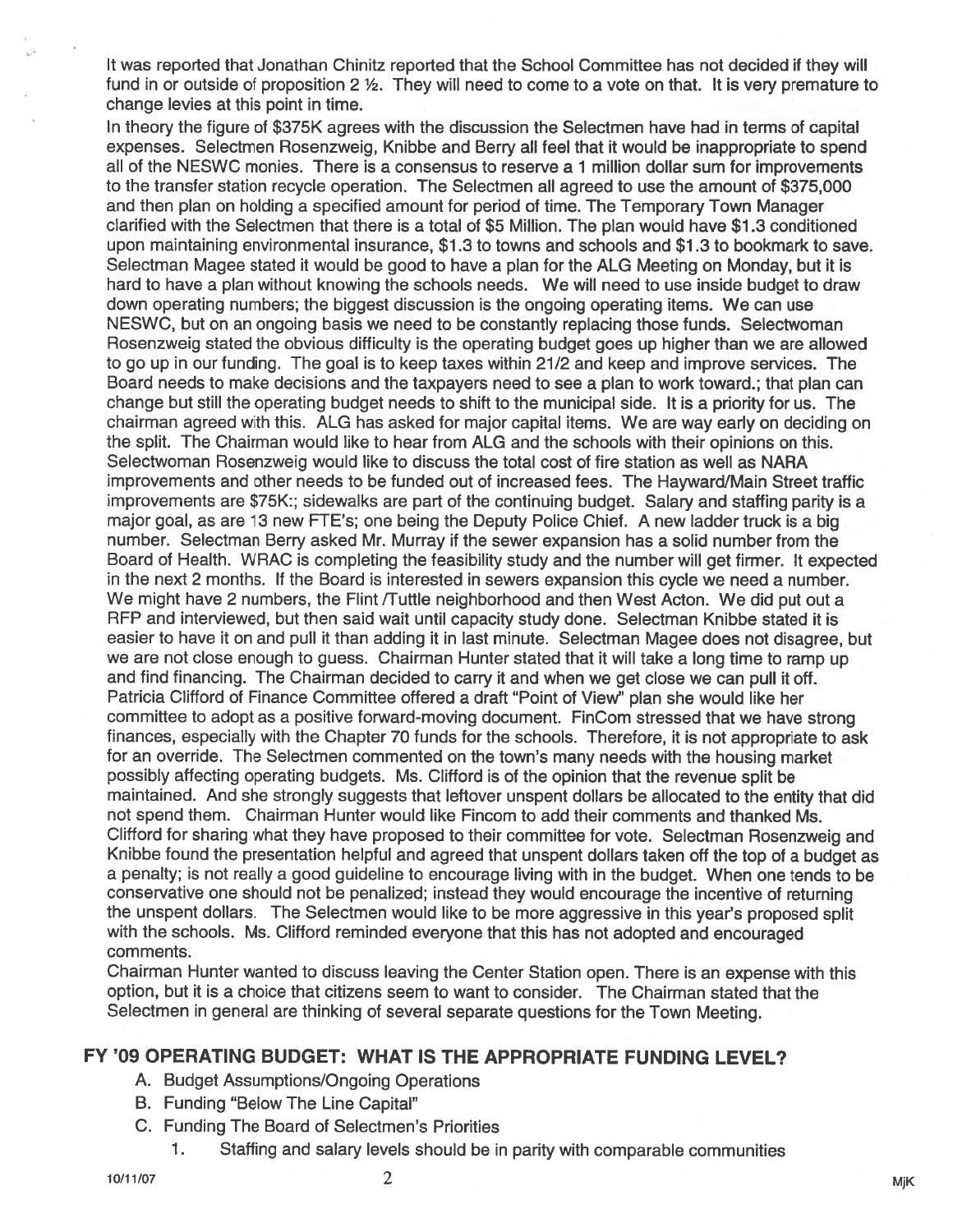- 2. The Master Plan should be updated into <sup>a</sup> comprehensive document.
- 3. Place <sup>a</sup> priority on achieving <sup>a</sup> "green culture".
- 4. Update our current level of technology.
- 5. Citizen engagemen<sup>t</sup> should be the priority of all efforts in making municipal improvements.
- 6. Transportation needs to become multi-modal, including but not limited to the walkability of our town.

The Temporary Town Manager is in favor of <sup>a</sup> continuing the shift toward the municipal share of the split of the total revenues with the schools. Chairman Hunter read the draft minutes from the latest FEATG Meeting. Selectman Knibbe stated that since she was at the meeting it was her sense that they would not have to meet again to have the architect go forward with the drawings. You can still move forward and don't need <sup>a</sup> picture just to say we need <sup>a</sup> station; it is not necessary for the State of the Town Meeting. Selectwoman Rosenzweig asked the Chairman how long it would take to see <sup>a</sup> sketch, how much would it cost, and to what level of detail would the pictures be drafted? Chairman Hunter replied that <sup>a</sup> basic arrangemen<sup>t</sup> of the space would be shown. Each new design cost is dependent on how much is changed. The new 9500 sq. foot design would change the building considerably to <sup>a</sup> new building and that would cost \$4-5 million. The Chairman noted that this is <sup>a</sup> conceptual plan to see if people are agreeable. Selectwoman Knibee would like to decide on Monday night at the special meeting if money will be spen<sup>t</sup> on the drawing for State of the Town Meeting. She and Selectman Magee agreed that <sup>a</sup> decision should be made; if no quorum you go and ge<sup>t</sup> the drawing, if the vote is "no" then honor the vote and defer to the Committees decision. Selectman Berry made <sup>a</sup> motion that if there is no quorum then the Temporary Town Manager is authorized to proceed with funds for the drawings to be drafted and if the committee votes "no" then there will be no drawings sketched for the State of the Town Meeting. Selectwoman Rosenzweig seconds the motion. Chairman Hunter abstains. All agreed and the motion carries. Mr. Murray stated it would be crucial to ge<sup>t</sup> plans as it will take <sup>a</sup> 3 week period before <sup>a</sup> solid figure can be derived from the drawings.

#### FINANCIAL PLANNING FOR FY '09 AND BEYOND

- A. Revenues
- B. Expenses

## CONSENT AGENDA

The Chairman read the consent items and asked for <sup>a</sup> motion to approve. Selectman Rosenzweig moved to approve all items and Selectman Magee seconded; all agreed. No discussion followed. 6) Committee Appointment, Historic District Commission, Kathryn A. Acebo-Bachmann, Alternate Member, Term to expire 6/30/10

- 7) Disposal of surplus equipment, Highway Department
- 8) Confidential Request for relief of Transfer Station fees.

9) Relocation of Melanoma Foundation gift from Veterans Field to MacPherson Field.

Chairman Hunter stated the reason for the change of location was the original spo<sup>t</sup> on Veterans field might be built on at some point so it became necessary to find <sup>a</sup> new location.

The Chairman asked for <sup>a</sup> motion to go into executive session. Selectman Magee moved that the Board go into executive session for the discussion of compensation policy and go back into the regular meeting only to adjourn. Selectwoman Rosenzweig seconded. All ayes

## ADDITIONAL INFORMATION

Selectwoman Rosenzweig notified that Board that Transportation Advisory Committee (TAC) was doing <sup>a</sup> survey and putting link to survey on the Acton website.

Chairman Hunter gave notice of <sup>a</sup> Steering Committee meeting on Thursday at 7:00pm. The Town Manager stated that the Comprehensive Community Plan (CCP) will be on the state of the town meeting on November 13th. All materials from the schools and municipal side need to be camera ready Thursday at noon. They will be brought to the printer at noon on Friday.

Selectwomen Rosenzweig and Knibbe will interview and review the consultants. They would like to introduce the idea, look for volunteers and if possible introduce the consultant. Chairman Hunter